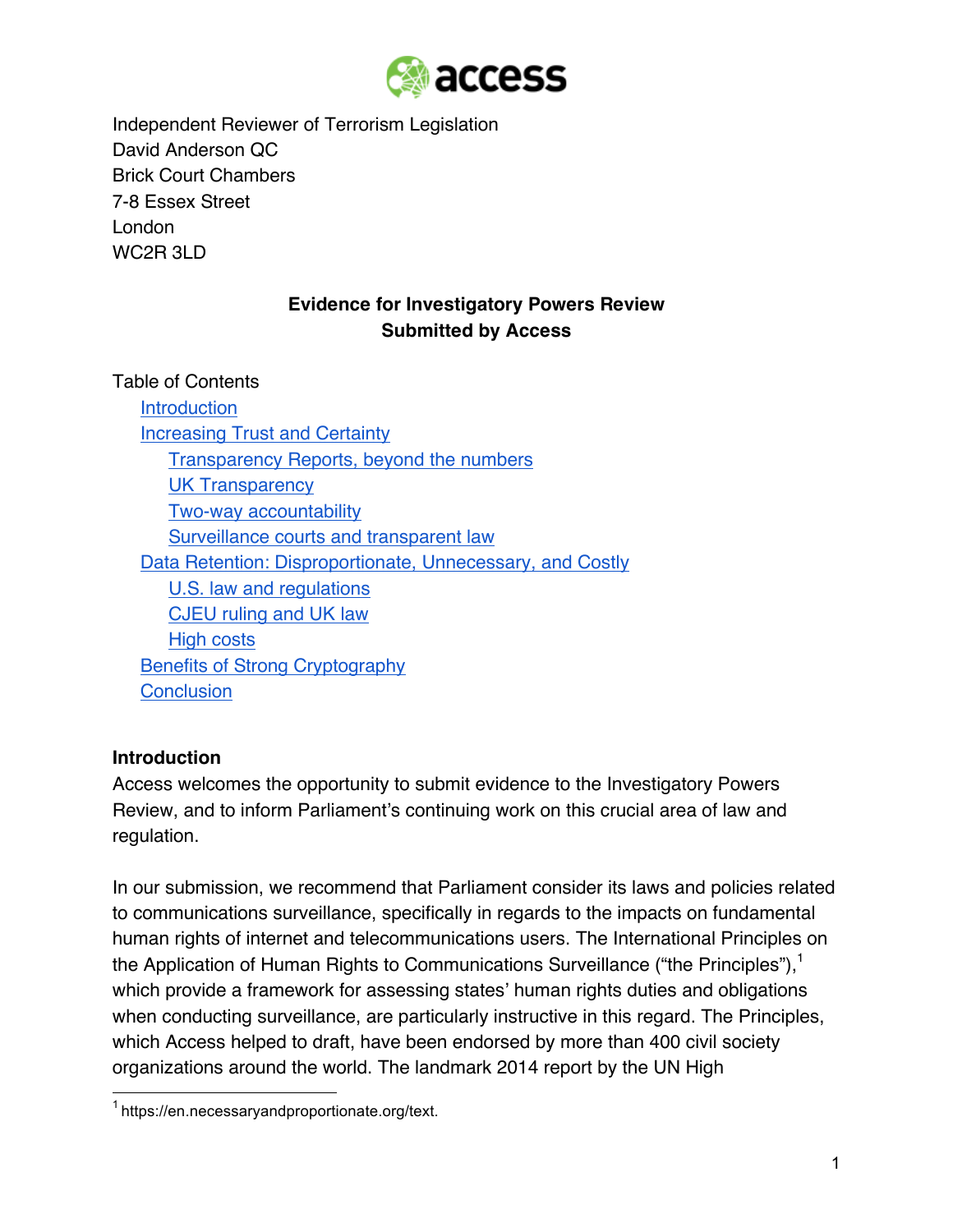

Commissioner of Human Rights Navi Pillay acknowledged that the Principles can serve as interpretive guidance of Article 17 of the International Covenant on Civil and Political Rights.<sup>2</sup>

Long legacies of the exercise of free expression, privacy, and other civil and political rights in the UK should continue into the digital age. Fortuitously, digital rights protections also benefit innovation and the information economy, and will ensure that international businesses and users see the UK as a safe, secure place to conduct online activity and commerce.

Diverse stakeholders have labored to strengthen global standards on transparency and privacy, and now seek more uniform implementation in domestic law to protect human rights and increase accountability worldwide. The UK can play strong role in this effort by reforming its surveillance legislation to protect rights online as they are offline, for its citizens and users around the world. To achieve these goals, we urge greater transparency on the government's surveillance activities; critical review of data retention mandates for consistency with international law and norms; and principled vigilance on any government interference with cryptographic standards.

# **1) Increasing Trust and Certainty**

One year after the release of the International Principles on the Application of Human Rights to Government Surveillance, secrecy continues in the UK and elsewhere through overbroad laws, judicial and legislative gag orders, and threats of retaliation for disclosures. Silence on the scope and scale of government surveillance leaves users in the dark, harms the reputations of private companies, and destroys trust and certainty in the information economy. In the UK, especially, secret courts and policies restricting the reporting and disclosures deter from efforts to inform citizens on the extent of surveillance online.

States and service providers both have rights and responsibilities regarding transparency on communications surveillance. Governments should pursue both the active role of keeping users informed of the processing and transfer of their personal data, as well as the more passive role in recognizing the right of providers to do the same.

 <sup>2</sup> OHCHR, *The Right to Privacy in the Digital Age*,

http://www.ohchr.org/EN/Issues/DigitalAge/Pages/DigitalAgeIndex.aspx.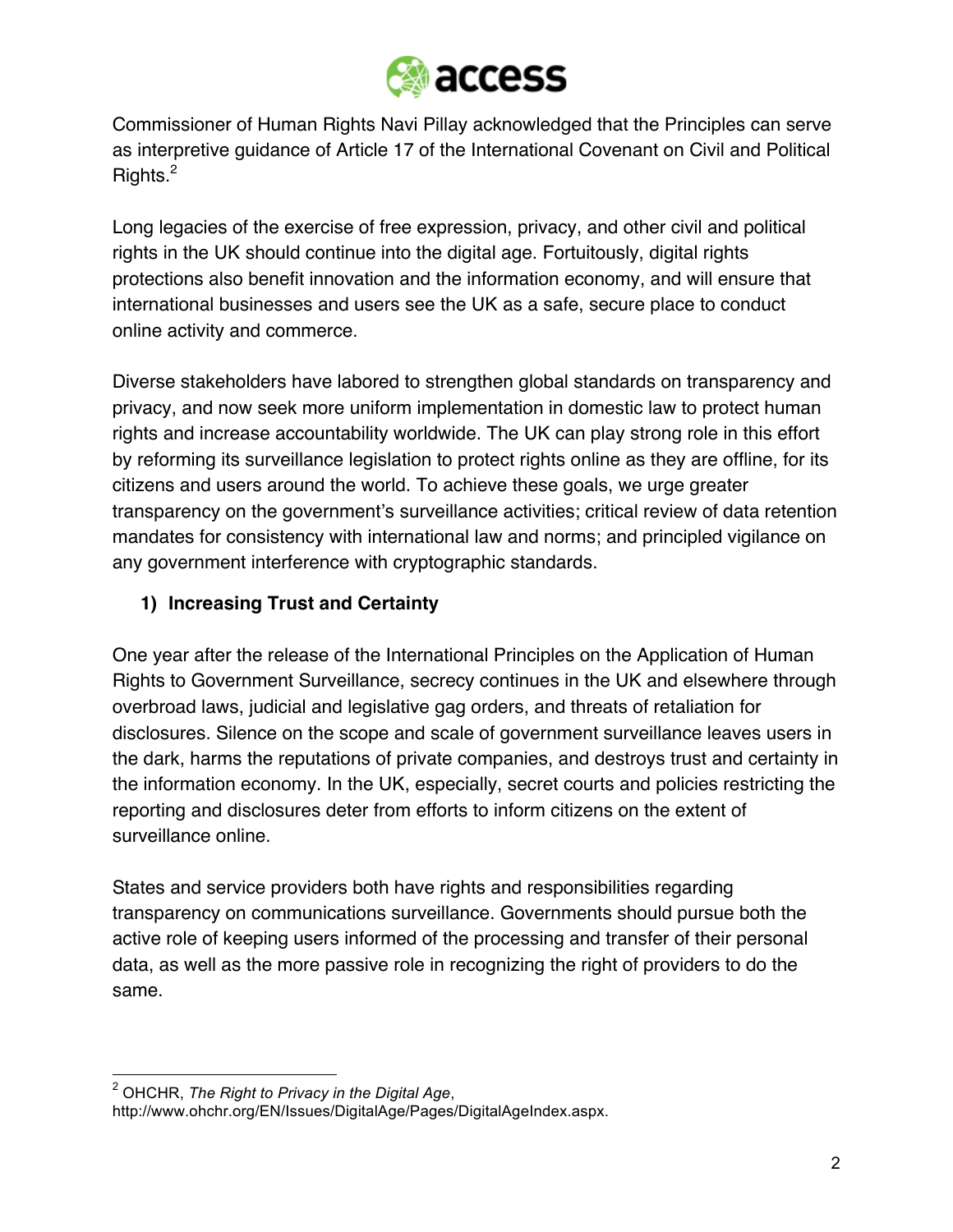

Moreover, providers often say that "transparency is the government's responsibility." On surveillance, they maintain, governments are better positioned to disclose surveillance practices than the businesses processing their requests. For their part, governments must loosen restrictions and disclose data on their own activities, including in national security.

### **Transparency Reports, beyond the numbers**

At their best, "transparency reports" can reveal the scope and scale of surveillance online. Generally, they include aggregate statistics of requests that governments issue for user data, giving details like the type of request, why it was issued, and whether the recipient complied. They're one of the proactive ways that companies, governments - really any entity dealing with user data -- can directly inform users about risks to their communications and other activities online.

Governments have made some progress on transparency. Earlier this year, the U.S. government reached a settlement<sup>3</sup> with major internet platforms allowing them to release aggregate data on certain national security requests. Companies have upheld their end of the bargain, as more and more firms adhere to the government's strict guidelines and report national security requests for the first time. Yet companies eager to regain the trust of users still push for more transparency: the U.S. government imposed a delay on acknowledging Foreign Intelligence Surveillance Court (FISC) orders, and only allows statistical reporting in bands of several hundred.<sup>4</sup> Elsewhere, various governments and departments have succeeded in engaging the public with open data policies. In Hong Kong, government statistics come alive through the skillful visualization and helpful explanations in the Hong Kong Transparency Report.<sup>5</sup>

To date, however, most States have lagged far behind of internet and telecommunication providers when it comes to reporting on their surveillance activity. Ironically, it took a private service provider, UK-based Vodafone, to reveal the legal and operational context of government surveillance -- and just how much we don't know.<sup>6</sup> Out of 29 countries where Vodafone does business, governments in 8 either bar disclosure of surveillance requests, or were, at the time of the report, too unstable to even approach with the question, according to the company. In 10 countries,

 <sup>3</sup> WSJ, *Government Reaches Deal With Tech Firms on Data Requests*, http://online.wsj.com/news/articles/SB10001424052702303277704579347130452335684.

<sup>4</sup> Twitter, *Fighting for more transparency*, https://blog.twitter.com/2014/fighting-for-more-transparency

<sup>5</sup> Hong Kong Transparency Report, http://transparency.jmsc.hku.hk.

<sup>6</sup> Vodafone, *Law Enforcement Disclosure Report*, http://www.vodafone.com/content/dam/sustainability/2014/pdf/operatingresponsibly/vodafone\_law\_enforcement\_disclosure\_report.pdf.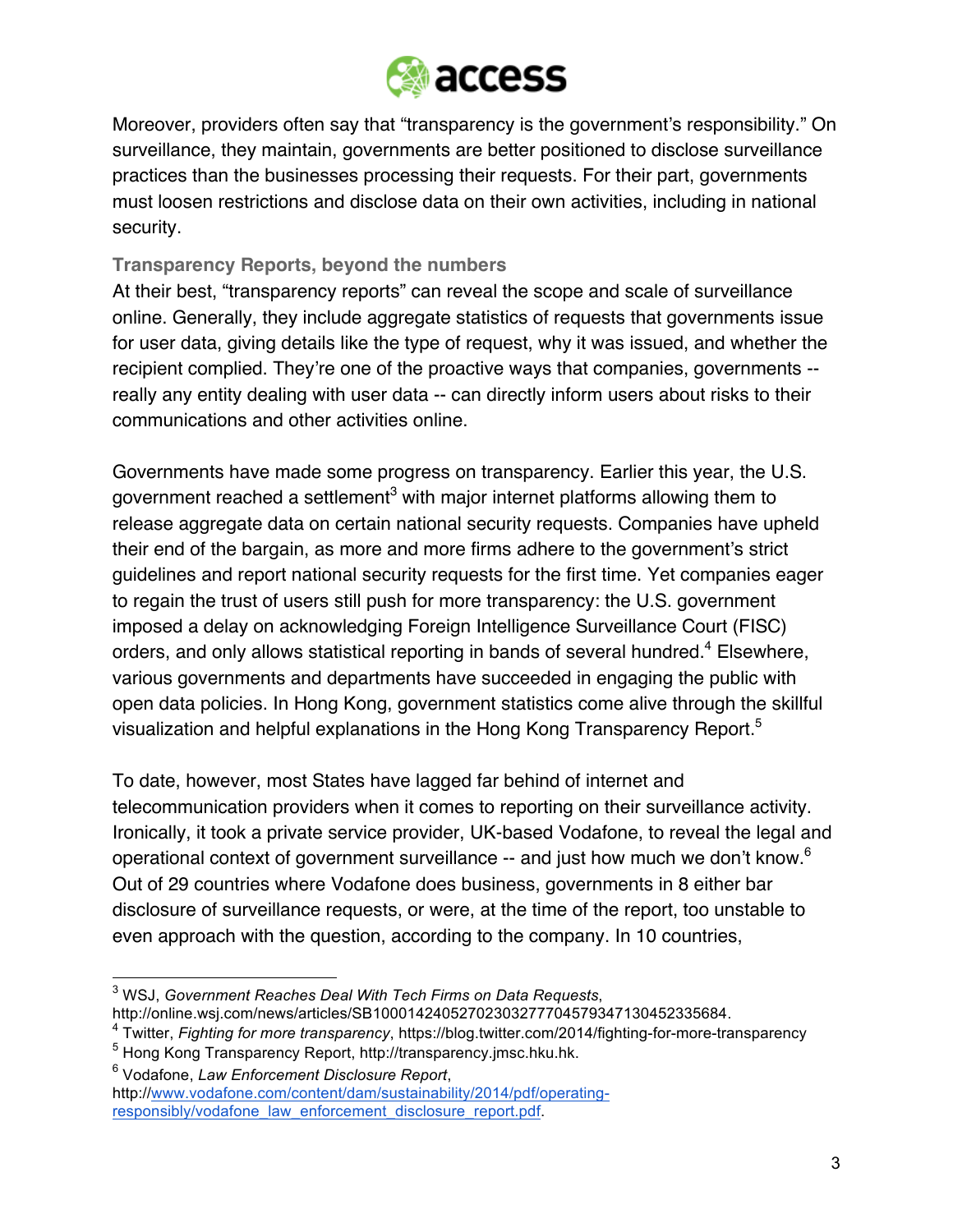

Vodafone's report marked the first time any entity, either provider or government, had published surveillance data. Another handful of states enjoy direct access to the company's networks, leaving the provider, and users, no idea of the extent of surveillance and the corresponding interference with user rights taking place.

In the U.S., the bulk of communications metadata collected still falls into a legal black hole. The DOJ settlement did not allow reporting on the number of customer accounts affected by FISA Section 215 orders, which require telecom providers to deliver metadata of daily call records, affecting millions of users.<sup>7</sup> The U.S. intelligence directorate's own transparency report similarly lacked rigor and clarity<sup>8</sup> on the scale and scope of government surveillance, falling short of the granularity that the "We Need to Know Coalition" -- a multistakeholder group including companies like Google and Microsoft, NGOs including Access, CDT, and the ACLU, and trade associations -- has identified as necessary.<sup>9</sup>

#### **UK Transparency**

The UK has shown some foresight on transparency, creating the Interception of Communications Commissioner's Office with the passage of RIPA in 2000. This Office publishes statistical information on lawful interception and communications data demands issued by agencies and authorities. While its 2013 report<sup>10</sup> provided greater detail than previous releases, the Commissioner's reports have been broadly criticized as lacking in scrutiny, failing to break down surveillance requests into granular categories, and being critically circumscribed in scope.

In the UK, according to Vodafone,

Section 19 of the Regulation of Investigatory Powers Act 2000 prohibits disclosing the existence of any lawful interception warrant and the existence of any requirement to provide assistance in relation to a warrant. This duty of secrecy extends to all matters relating to warranted lawful interception. Data relating to lawful interception warrants cannot be published. Accordingly, to

 $^7$  https://www.techdirt.com/articles/20140127/17253826014/feds-reach-settlement-with-internetcompanies-allowing-them-to-report-not-nearly-enough-details-surveillance-efforts.shtml

<sup>8</sup> https://www.accessnow.org/blog/2014/06/27/us-intelligence-report-misses-opportunity-for-openness <sup>9</sup> Access, *We Need to Know: Companies, Civil Society Call for Transparency on Surveillance*,

https://www.accessnow.org/blog/2013/07/18/tech-companies-and-civil-society-join-call-on-the-usgovernment-to-issue-tr.

<sup>10</sup> IOCCO, *Annual Report of the Interception of Communications Commissioner* (2013), http://www.ioccouk.info/docs/2013%20Annual%20Report%20of%20the%20IOCC%20Accessible%20Version.pdf.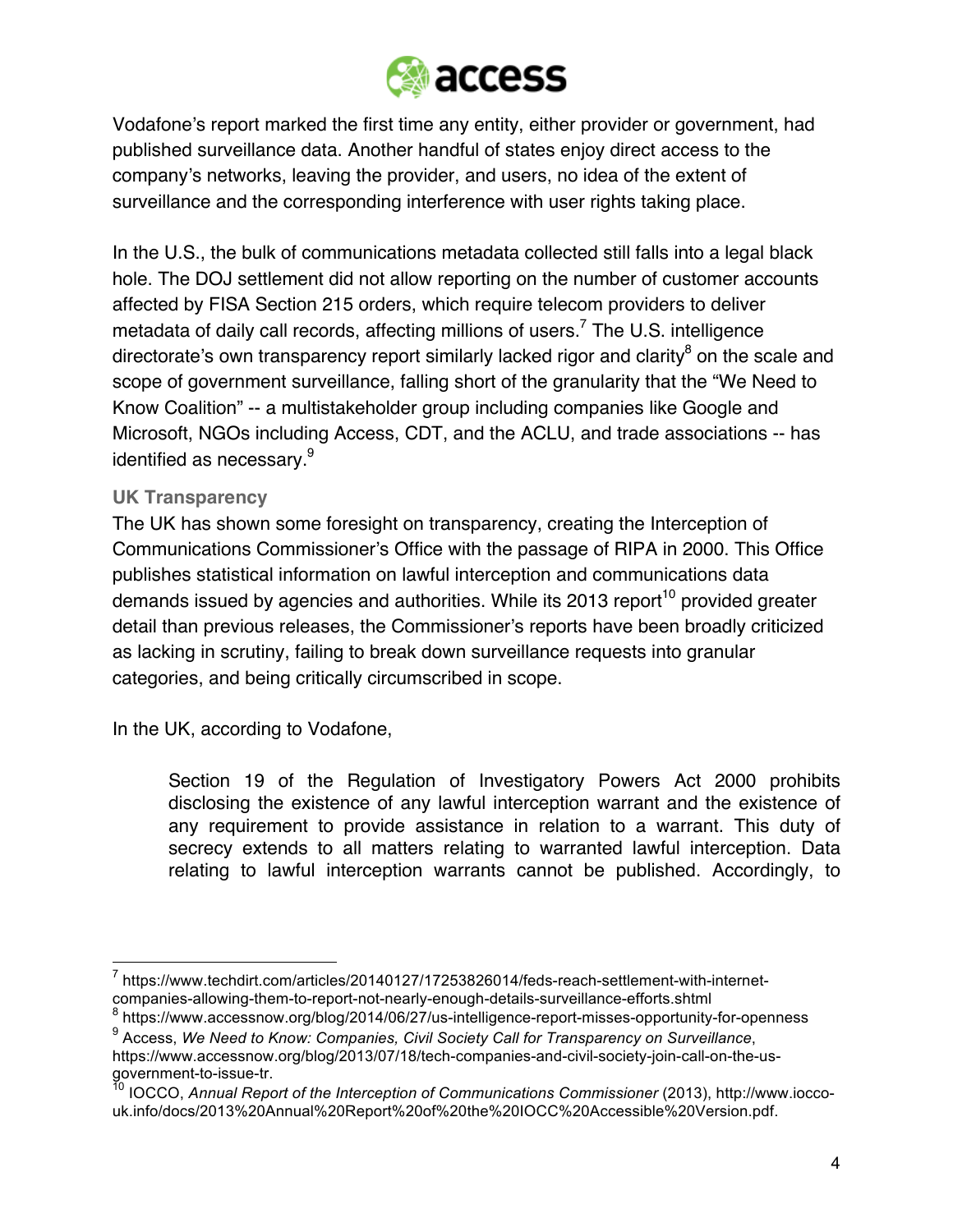

publish aggregate statistics would be to disclose the existence of one or more lawful interception warrants.<sup>11</sup>

Of particular interest to foreign users, the Commissioner cannot report on the number of certificates and warrants issued under Section 8(4) of RIPA, which allows for the interception of the content of communications via a certified warrant.<sup>12</sup> A Section 8(4) warrant "does not have to name or describe one person as the interception subject or a single set of premises as the target of the interception,"13 according to the Commissioner, which allows its use for mass surveillance purposes. The Section 8(4) warrants "are restricted to the interception of external communications … sent or received outside of the British Islands."<sup>14</sup> In other words, the law targets foreign communications, directly implicating the human rights to privacy and free expression of users around the world.

Additionally, any acknowledgement of UK programs that allow police or intelligence services direct access to networks, or instances thereof, are missing from the Commissioner's reports. For instance, GCHQ conducts mass surveillance via satellites and fibre-optic undersea cables, scooping up huge volumes of data from communications between innocent people.15 And Vodafone found that Section 5 of the Intelligence Services Act 1994 ("ISA") could grant powers "broad enough to permit government direct access to Vodafone's network by the Security Services in some instances."16 Neither of these powers are detailed by the Commissioner.

#### **Two-way accountability**

Transparency is the first step toward accountability on UK surveillance activities, which impact millions of individuals on a daily basis. Recipients of lawful intercept warrants should be able to acknowledge and report them. As transparency reporting by businesses fast becomes a global business standard, the international community will

http://www.vodafone.com/content/dam/sustainability/2014/pdf/vodafone\_full\_report\_2014.pdf, at pg. 77. <sup>12</sup> See Statewatch, *Analysis*, at http://cryptome.org/2014/05/gchq-lawful-world-spy.pdf.

 <sup>11</sup> Vodafone, *Law Enforcement Disclosure Report*,

<sup>13</sup> *See supra* note 8, at 8.

<sup>&</sup>lt;sup>15</sup> Guardian, *Mastering the Internet: How GCHQ Set Out to Spy on the World Wide Web,* http://www.theguardian.com/uk/2013/jun/21/gchq-mastering-the-internet; Guardian, *GCHQ Taps Fibre-Optic Cables for Secret Access to World's Communications*,

http://www.theguardian.com/uk/2013/jun/21/gchq-cables-secret-world-communications-nsa. <sup>16</sup> Under this law, "the Secretary of State may, on an application made by the Security Service, the

Intelligence Services or GCHQ, issue a warrant in respect of any property so specified or in respect of wireless telegraphy." *See supra* note 6, at 86.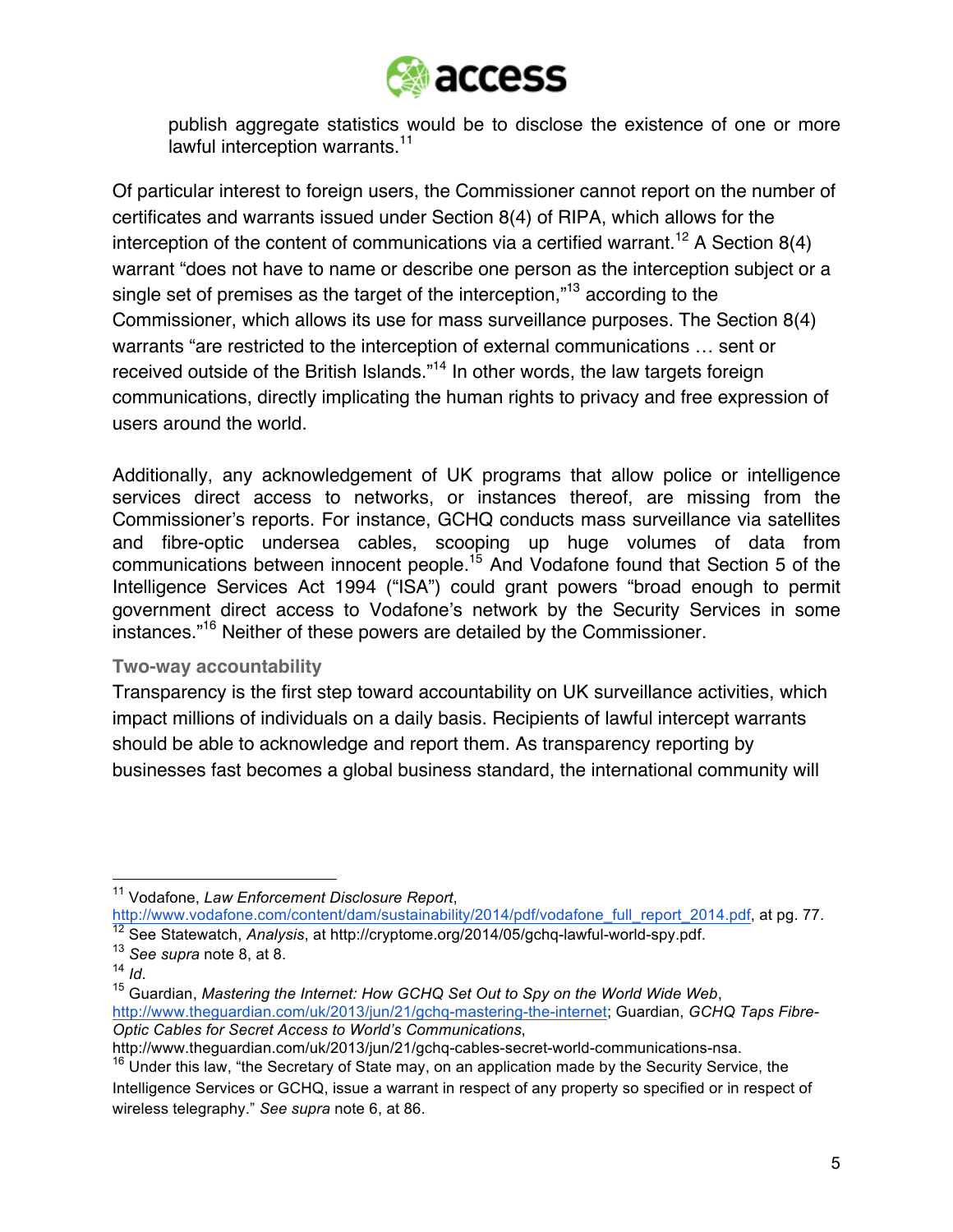

continue to demand greater trust and certainty in UK firms as a prerequisite to trade and transfer of data across borders.<sup>17</sup>

For its part, the Interception of Communications Commissioner should be greatly empowered to count and question the government's wide ranging surveillance activities, with statistics broken down by agency and accounting for surveillance of foreigners.

Where both companies and governments issue transparency reports, users benefit most: two-way accountability will increase as the reports converge toward uniform standards on counting and reporting individual requests. The checks and balances these reports can provide on statistics and context help to ensure the UK public -- and foreign users -- are adequately informed about communications surveillance, and able to participate in robust debate on its proper limits.

### **Surveillance courts and transparent law**

Secret law and secret courts do not yield legitimacy or accountability. Access supports massive changes to the U.S. Foreign Intelligence Surveillance Court (FISC), and similar calls to reform the UK's Investigatory Powers Tribunal (IPT), as both forums lack the open and adversarial processes necessary to produce legitimate law or accountable practices in accordance with international human rights standards.<sup>18</sup>

On the U.S. side, the publication of some court opinions has provided valuable information on the extent of government surveillance -- and bolstered calls to make public many more opinions. The opinions revealed that a "special advocate" is needed to counter the government's arguments.<sup>19</sup> The U.S. President's Review Group on Intelligence and Communications Technologies suggested the special advocate be summoned on the discretion of the FISC judge, ostensibly for cases with novel questions or with wide-reaching impact.<sup>20</sup> Under the Review Group's recommendations, the special advocate would also receive docket information and be allowed to join the proceedings on their own initiative (without an invitation).

 $17$  To this end, Access and our partners have called providers like BT, who do not currently issue transparency reports, to begin doing so immediately. See https://www.accessnow.org/blog/2014/07/18/btno-transparency-report-in-the-foreseeable-future.

<sup>18</sup> *Don't Spy on Us: Reforming Surveillance in the UK*,

https://www.openrightsgroup.org/assets/files/pdfs/reports/DSOU\_Reforming\_surveillance.pdf <sup>19</sup> See Access, *Structural Changes to Surveillance Court Offer Hope for New Protections for Non-US Users*, https://www.accessnow.org/blog/2014/01/24/structural-changes-to-surveillance-court-offer-hopefor-new-protections-for, for a delineation of the powers this advocate should carry.

<sup>20</sup> http://www.whitehouse.gov/sites/default/files/docs/2013-12-12\_rg\_final\_report.pdf%20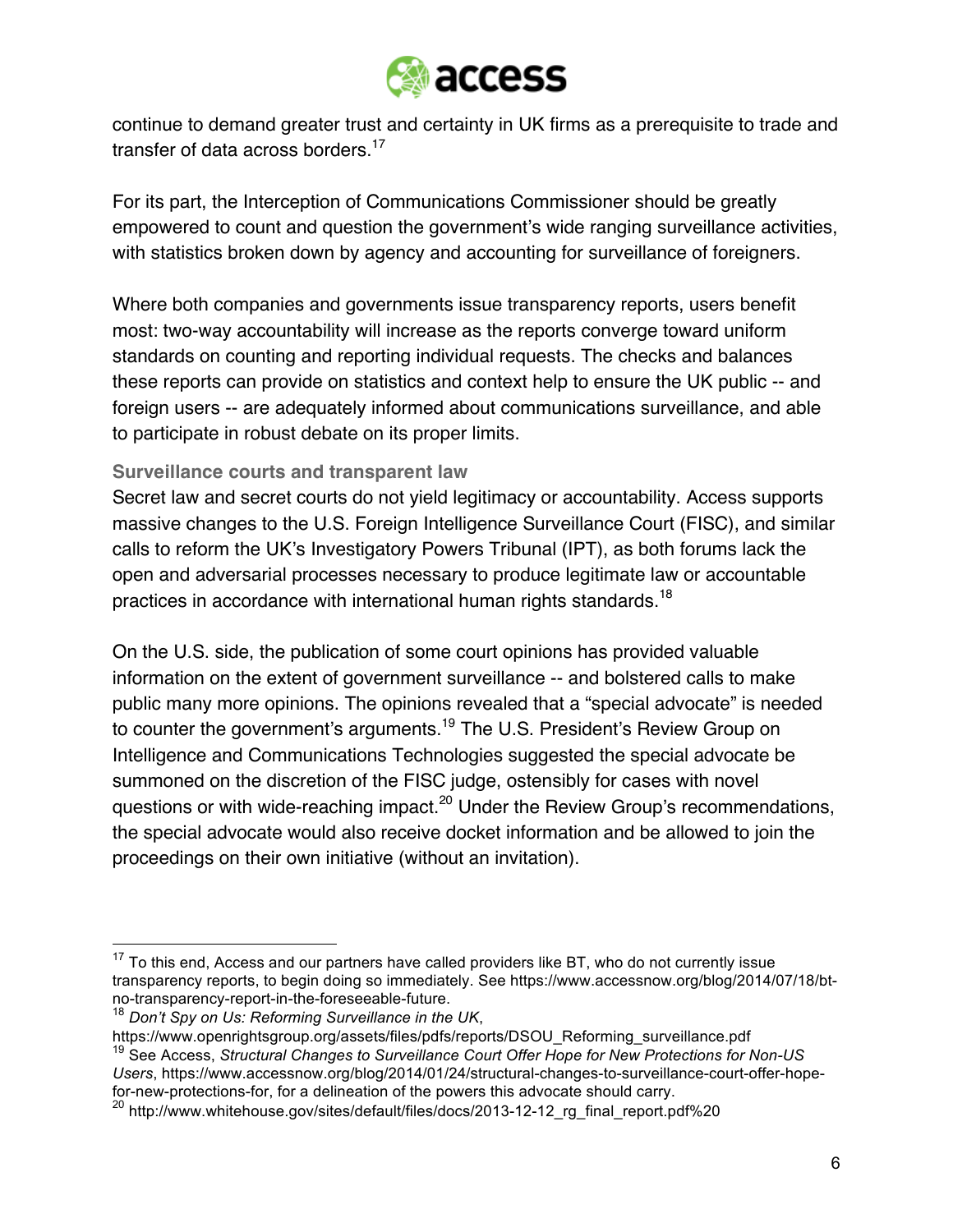

The UK IPT similarly must undergo reform of its procedures and judgments. Rather than increasing the number of secret hearings, as has been proposed, $21$  the IPT should empower the subjects of surveillance with notice of pending complaints, and constant representation by the court's special advocates. The court should publish its opinions, open decisions to judicial review and appeals, and proceed with the presumption that cases be held in open forums, by default.

These U.S. and UK surveillance court reforms are necessary, but far from sufficient, to reform the perception of rubber-stamp surveillance authorities that routinely fail to provide effective remedy for users at risk.

# **2) Data Retention: Disproportionate, Unnecessary, and Costly**

Blanket data retention increases risks and costs to companies and users, while turning all citizens into suspects. We submit evidence that the U.S. government has sent mixed signals on the utility of data retention for surveillance purposes, while domestic and international jurists have not been so forgiving.

## **U.S. law and regulations**

Lacking a mandatory data retention law in the U.S., $^{22}$  the NSA enforces de facto data retention of U.S. telephony data by holding onto the call detail records (CDRs) it bulk collects from telcos under requests made pursuant to Section 215 of the USA Patriot Act. There are some limits to this retention: since at least 2006, the Foreign Intelligence Surveillance Court (FISC) has told the NSA to destroy these records after five years.<sup>23</sup> In January 2014, this requirement was codified in FISC Judge Reggie Walton's Primary

http://www.theguardian.com/politics/2012/jan/08/ken-clarke-curb-open-justice-flawed.

 <sup>21</sup> Guardian, *Ken Clarke Warned Plan to Curb Open Justice is Flawed*,

 $^{22}$  An FCC regulation adopted in 1986, 47 CFR 42.6 (http://www.law.cornell.edu/cfr/text/47/42.6), does require telephone companies to retain toll call billing records for eighteen months. This scope of the regulation includes toll call subscriber and call metadata, defined as "the name, address, and telephone number of the caller, telephone number called, date, time and length of the call." Yet this does not include many types of data transmission and users of contract phone plans.

<sup>23</sup> *In Re* Application of the Federal Bureau of Investigation for an Order Requiring the Production of Tangible Things, BR 06-08 (FISA Ct. 2014) ,

http://www.dni.gov/files/documents/11714/FISC%20Order,%20BR%2006-08.pdf.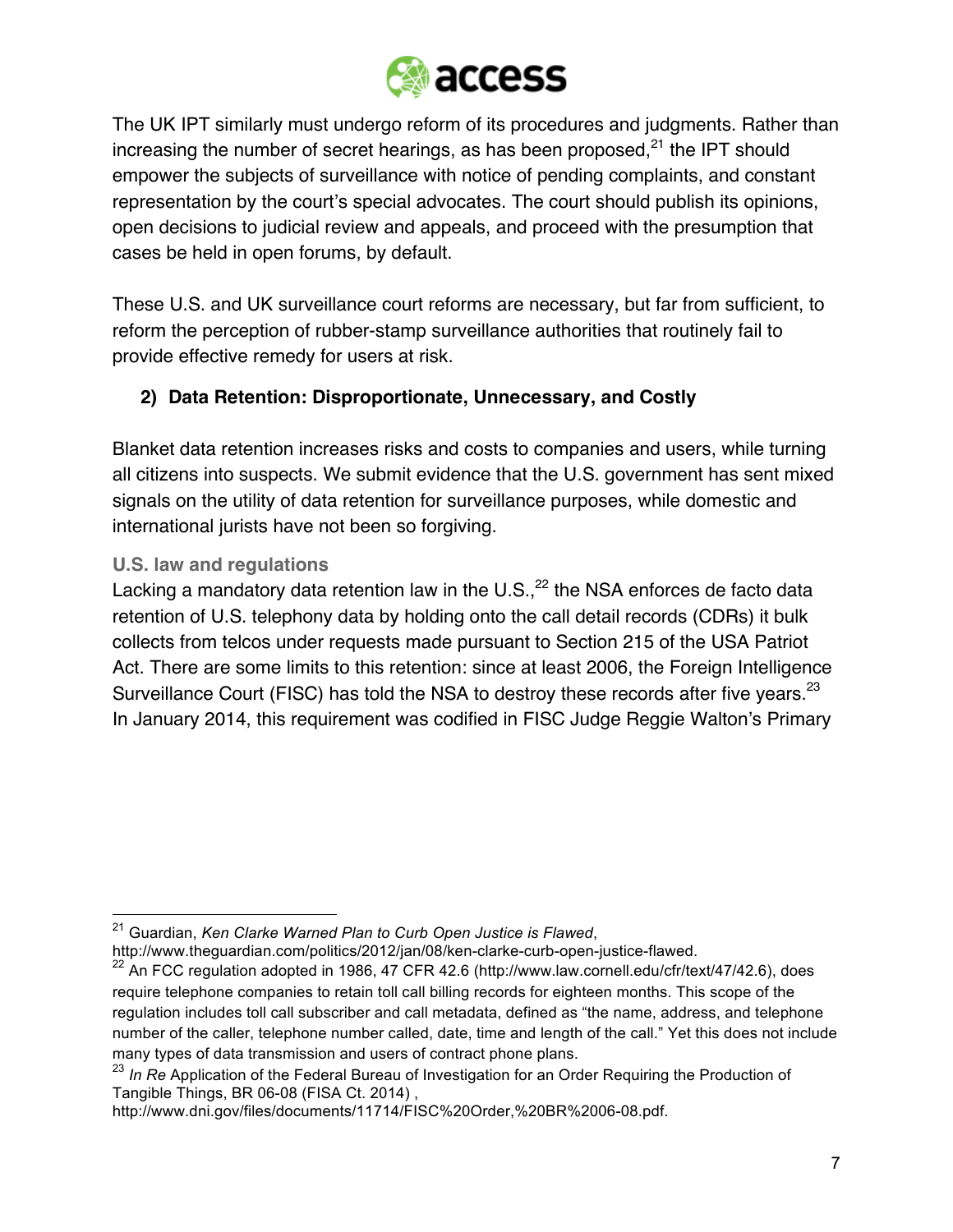

Order as one of several safeguards, or "minimization procedures."<sup>24</sup> Incredibly, the NSA fought even this modest restriction, but lost in court last March.<sup>25</sup>

In his ruling against the NSA's motion to extend retention periods, Judge Walton found that extending the time limit on data retention under Section 215 of the USA Patriot Act "would further infringe on the privacy interests of United States persons."26 The judgment noted that data retention "increases the risk that information about United States persons may be improperly used or disseminated," especially considering that "the great majority of these individuals have never been the subject of investigation" for intelligence purposes. Data retention lobs a hugely disproportionate impact onto unsuspecting citizens.

Even U.S. intelligence authorities have dithered on data retention's necessity and utility. In 2006, the Department of Justice did not press the FCC to extend the retention period established twenty years earlier.<sup>27</sup> The NSA terminated its email metadata program in 2011.<sup>28</sup> And recently, both the Attorney General and the Director of National Intelligence conceded that the intelligence community does not need a data retention mandate. They argued that the current version of the USA FREEDOM Act, a surveillance reform bill lacking data retention requirements, "will accommodate operational needs while providing appropriate privacy protections."29

### **CJEU ruling and UK law**

The spring 2014 ruling by the Court of Justice of the EU ("CJEU") also puts into question the lawfulness of blanket data retention in general.

 <sup>24</sup> DNI, *Foreign Intelligence Surveillance Court Approves Government's Application to Renew Telephony Metadata Program*, http://www.dni.gov/index.php/newsroom/press-releases/198-press-releases-2014/994-

foreign-intelligence-surveillance-court-approves-government%E2%80%99s-application-to-renewtelephony-metadata-program.

<sup>25</sup> TechDirt, *DOJ Asks To Hang Onto Bulk Collections Longer, Citing Need To 'Preserve' Evidence It Has No Intention Of Presenting In Court*, https://www.techdirt.com/articles/20140227/08464126374/doj-asksto-

hang-onto-bulk-collections-longer-citing-need-to-preserve-evidence-it-has-no-intention-presentingcourt.shtml.

<sup>26</sup> *In Re* Application of the Federal Bureau of Investigation for an Order Requiring the Production of Tangible Things, BR-1401 (FISA Ct. 2014), http://www.emptywheel.net/wp-content/uploads/2014/03/14-  $01$ 

Opinion.pdf.

<sup>27</sup> EmptyWheel, *The White Paper's Selective Forgetting on FCC Phone Record Retention History*, http://www.emptywheel.net/2013/08/11/the-white-papers-selective-forgetting-on-fcc-phone-recordretention-history.

<sup>28</sup> Guardian, *NSA Collected US Email Records in Bulk for More than Two Years Under Obama*, http://www.theguardian.com/world/2013/jun/27/nsa-data-mining-authorised-obama

<sup>&</sup>lt;sup>29</sup> Letter from Eric Holder, Attorney General, and James Clapper, Dir. Nat'l Intelligence, to Patrick Leahy, Sen. (Sept. 2, 2014), http://images.politico.com/global/2014/09/04/clapperholderleahyltr.pdf.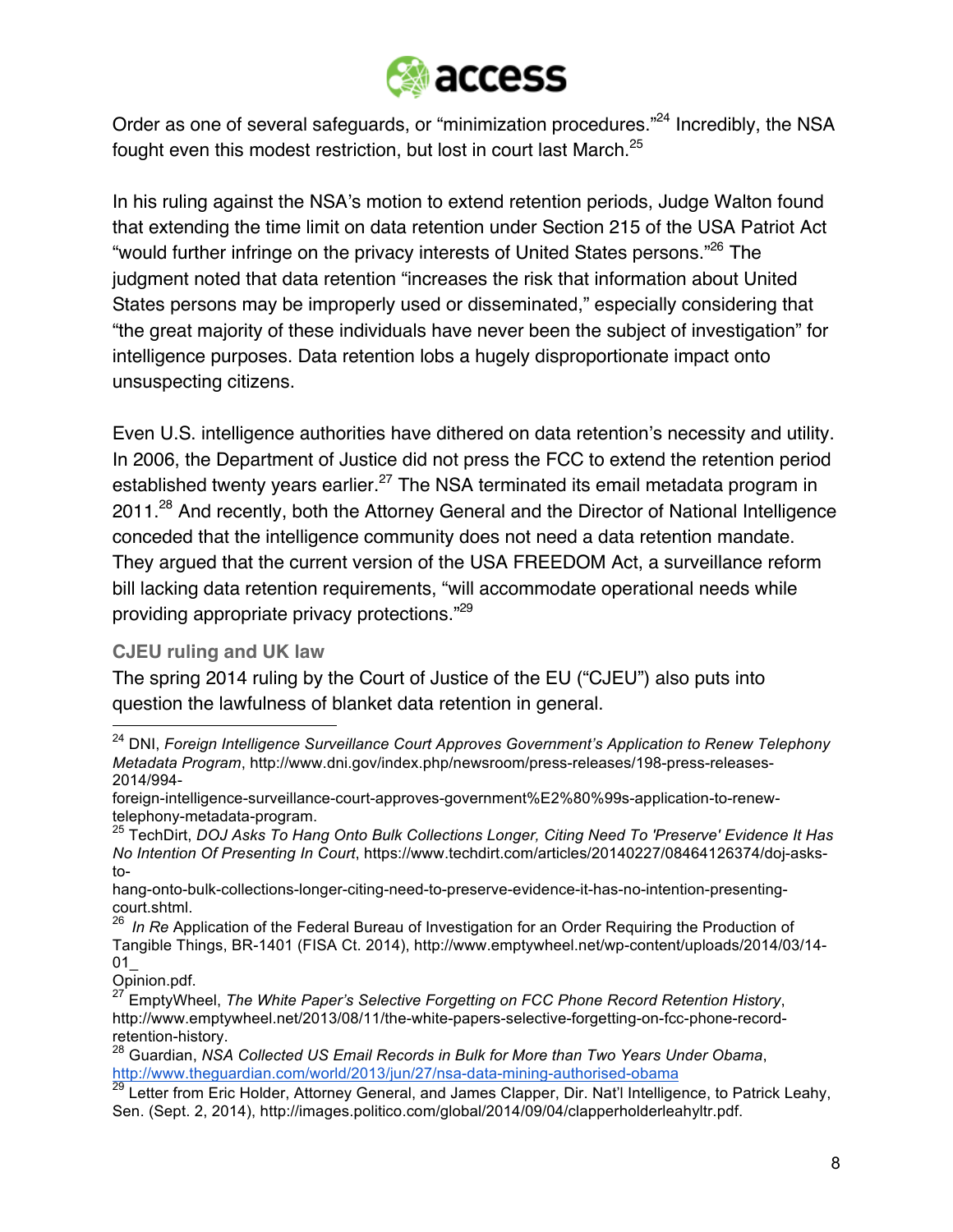

On April 8, 2014, the Grand Chamber of the European Court of Justice ("CJEU") invalidated the EU Data Retention Directive, holding that it exceeded the bounds of the EU Charter, specifically in regard to the principle of proportionality as to the Directive's interference with the rights to privacy and data protection as set out in Articles 7 and  $8^{30}$ Adopted by the European Union in 2006, the Data Retention Directive mandated that all telecommunications data - including mobile and landline phones, fax, and email - are to be indiscriminately collected and retained by providers for a minimum period of six months, and up to two years.<sup>31</sup>

To implement the Directive, the UK passed Regulations in 2009 requiring that communications data "generated or processed in connection with the provision of publicly available electronic communications services or public communications networks" be retained for a period of twelve months.<sup>32</sup> The invalidation of the Directive had the substantive impact of nullifying the UK Regulations and similar laws in other EU member states.<sup>33</sup> Despite this, the Minister of State for Immigration at the Home Office explained in May that it was of the view that "the UK Data Retention Regulations … remain in force."<sup>34</sup>

The CJEU ruling is decisive, highlighting the need for, at the very least, greater public debate on mandatory data retention and mass surveillance, given its adverse, unnecessary, and disproportionate impacts on fundamental rights. Yet on July 10, 2014, three months after the Directive was invalidated, the Data Retention and Investigatory Powers Act (DRIP)<sup>35</sup> was introduced in the UK Parliament as emergency legislation. The bill's proponents did not leave adequate time for democratic processes to take hold and shape the proposed rules. Alarmingly, the DRIP was considered under "emergency" or "fast track" procedures, which greatly diminish the public involvement and the time available for debate or consideration of alternative proposals. Instead of using

 <sup>30</sup>

http://curia.europa.eu/juris/document/document\_print.jsf?doclang=EN&text=&pageIndex=0&part=1&mode =lst&docid=150642&occ=first&dir=&cid=314051;%20http://europeanlawblog.eu/?p=2289

<sup>31</sup> Access, *A Closer Look at EU Court's Ruling and What it Means for the Future of Data Retention in Europe*, https://www.accessnow.org/blog/2014/04/11/a-closer-look-at-eu-courts-ruling-and-what-it-meansfor-the-future-of-data.

<sup>32</sup> http://www.legislation.gov.uk/uksi/2009/859/pdfs/uksi\_20090859\_en.pdf

<sup>33</sup> http://www.bigbrotherwatch.org.uk/wp-content/uploads/2014/07/Briefing-on-the-Data-Retention-and-Investigatory-Powers-Bill.pdf

<sup>34</sup> http://www.theyworkforyou.com/wrans/?id=2014-06-

<sup>16</sup>c.199250.h&s=%28%22we+consider+that%22%29+speaker%3A11640#g199250.r0

<sup>35</sup> https://www.gov.uk/government/publications/the-data-retention-and-investigatory-powers-bill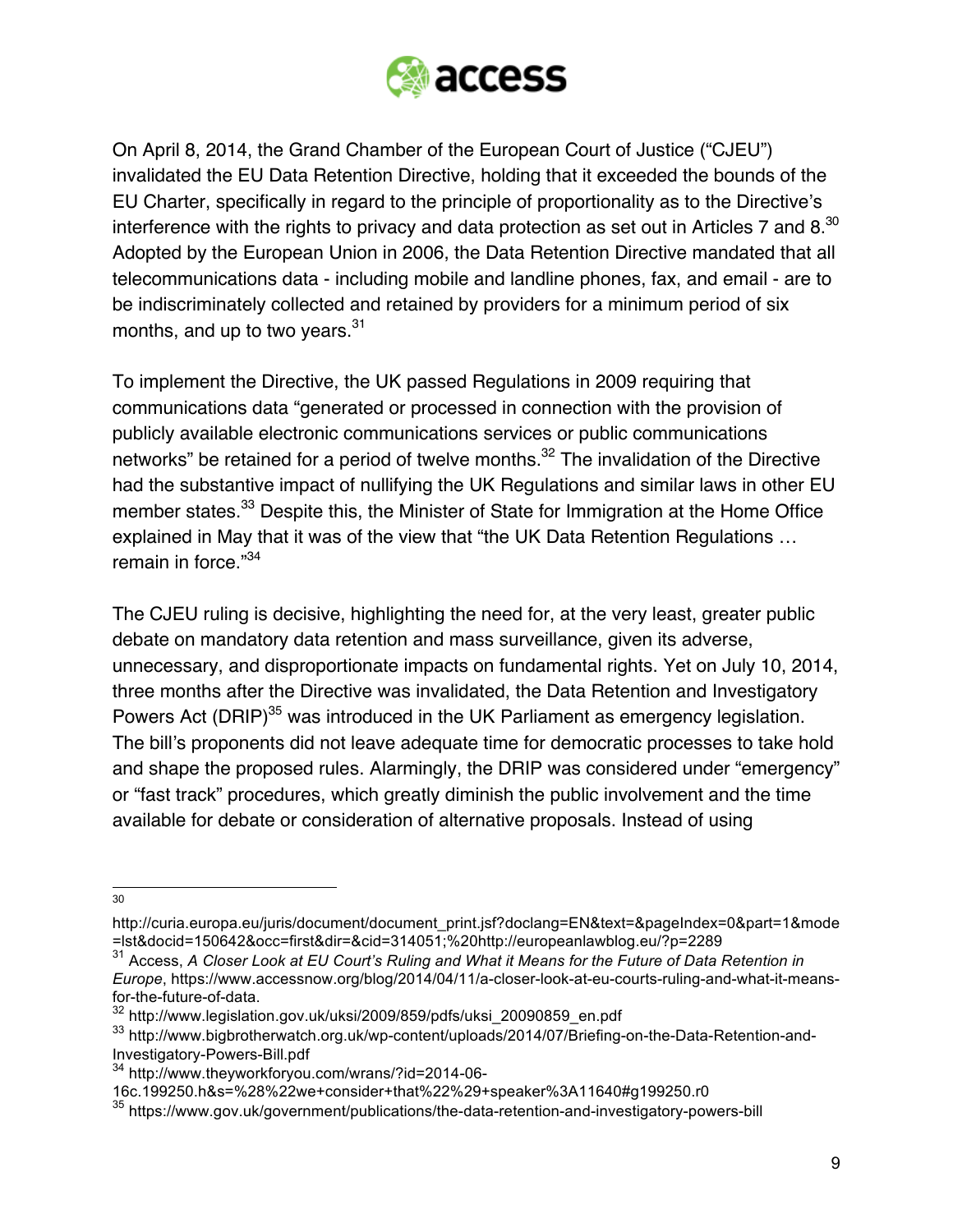

established process,<sup>36</sup> the UK Government bypassed established procedures in order to not only retain its previous authority, but to greatly expand the UK surveillance state.

By its terms, the DRIP not only re-enacts the previous Regulation, without attempting to conform to the CJEU judgment, but also grants significant new authority to "extend the territorial scope of the broad interception and communications acquisition powers under the [Regulation of Investigatory Powers Act 2000 ("RIPA")]." In practice, this will open up companies to increased obligations to retain and share data with the UK government and impede on the rights of users around the world.

In the wake of the CJEU ruling,  $Final and <sup>37</sup>$  and Luxembourg<sup>38</sup> have already announced that their national laws on data retention would be reviewed. The DRIP runs contrary to the CJEU's April judgment as well as international law and established human rights principles. In line with the Charter of Fundamental Rights of the EU, any restrictions on fundamental rights are to be subject to the principle of necessity and proportionality.<sup>39</sup> All surveillance programs and authorities should be demonstrably necessary, proportionate, and transparent, and "data retention or collection should never be required of service providers."40

#### **High costs**

Along with creating lucrative targets for malicious actors,  $41$  data retention mandates pose significant costs. Telecom executives have voiced concerns over standardizing their datasets to match government needs.<sup>42</sup> Datasets would have to be held well beyond their business purpose,<sup>43</sup> creating significant liability risks and negative externalities: a company's international reputation would suffer for its association with

 <sup>36</sup>

https://www.gov.uk/government/uploads/system/uploads/attachment\_data/file/328408/Guide\_to\_Making Legislation\_July\_2014.pdf

<sup>37</sup> http://www.helsinkitimes.fi/finland/finland-news/domestic/10120-finland-must-revise-its-data-protectionlaws.html

<sup>38</sup> http://www.gouvernement.lu/3641093/08-cjue

<sup>39</sup> http://www.europarl.europa.eu/charter/pdf/text\_en.pdf

<sup>40</sup> https://en.necessaryandproportionate.org/text

<sup>41</sup> Nigel Brew, *Telecommunications Data Retention—An Overview*, PARLIAMENT OF AUSTL. DEP'T OF PARLIAMENTARY SERV. (Oct. 24, 2012), http://parlinfo.aph.gov.au/parlInfo/download/library/prspub/ 1998792/upload\_binary/1998792.pdf.

<sup>42</sup> Marcy Gordon & Martha Mendoza, *AT&T, Verizon And Sprint Push Back Against The NSA, Too*, THE HUFF. POST (Mar. 3, 2014), http://www.huffingtonpost.com/2014/03/03/att-verizon-sprint-nsa\_n\_ 4891533.html

<sup>43</sup> *Data Retention as a Tool for Investigating Internet Child Pornography and Other Internet Crimes: Hearing Before the Subcomm. on Crime, Terrorism and Homeland Security of the Comm. on the Judiciary*, 112th Cong. (2011) (statement of Kate Dean, U.S. Internet Serv. Provider Assoc.).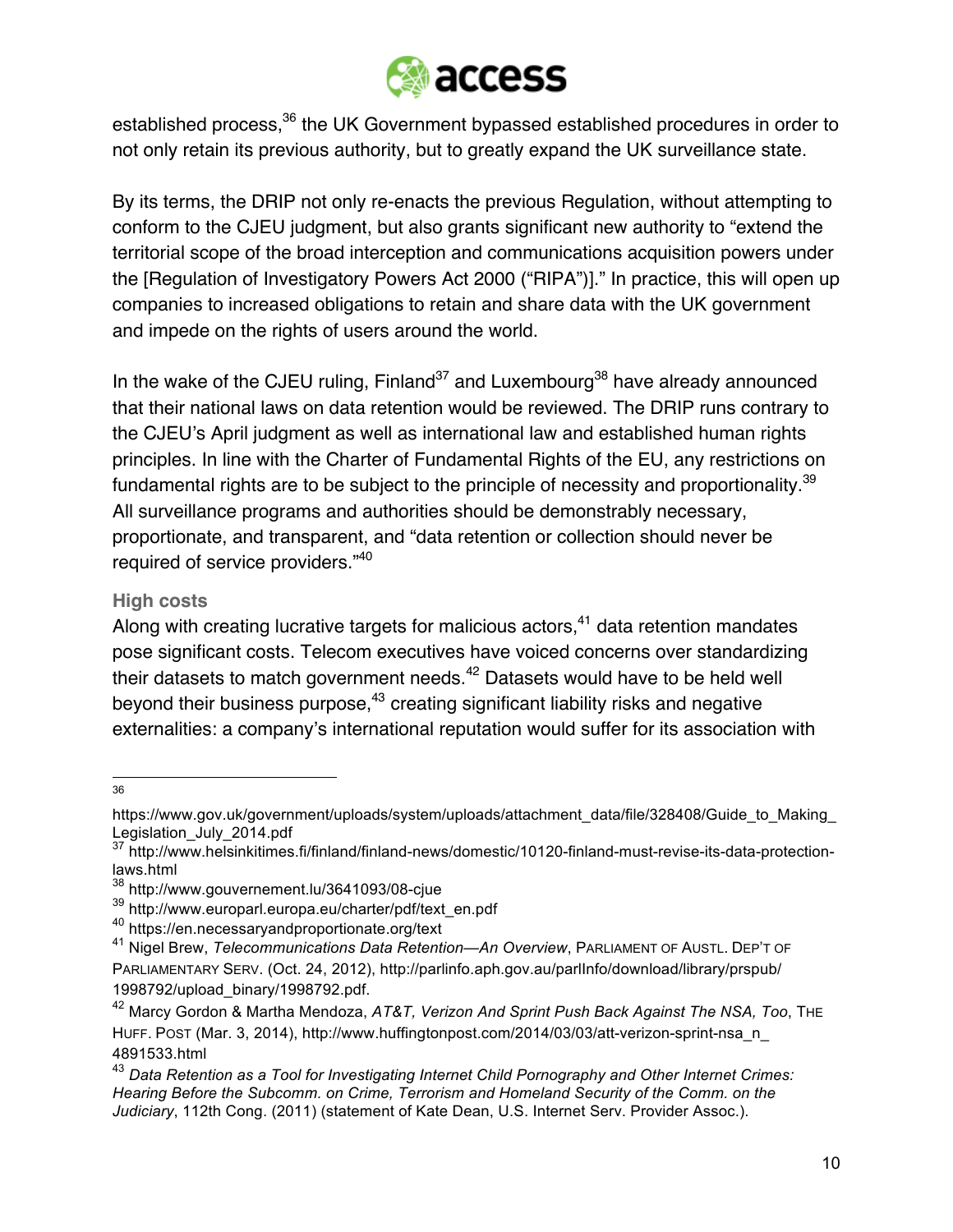

domestic surveillance regimes,<sup>44</sup> while its energy-wasting datacenters contribute to environmental harms.<sup>45</sup> Ultimately, these costs are passed on to users, hampering economic growth and innovation while reducing the global competitiveness of domestic platforms and networks.

Data retention causes adverse impacts on human rights and economic innovation, while increasing data insecurity. The UK must repeal its mandates, and allow companies to minimize data retention. After all, "Data destroyed cannot be misused."<sup>46</sup>

## **3) Benefits of Strong Cryptography**

Access believes the Independent Reviewer should take this opportunity to study the participation of UK government authorities in the creation, maintenance, and dissemination of cryptographic standards and tools.

The "Integrity" Principle of the International Principles on the Application of Human Rights to Communications Surveillance offers guidance:

In order to ensure the integrity, security and privacy of communications systems, and in recognition of the fact that compromising security for State purposes almost always compromises security more generally, States should not compel service providers or hardware or software vendors to build surveillance or monitoring capability into their systems...<sup>47</sup>

Any interference with general-use encryption standards not intended solely to correct vulnerabilities or otherwise increase the strength thereof is a facial violation of the Integrity Principle. Similarly, any failure to disclose known vulnerabilities in algorithms to be immediately patched is likewise a violation.

Though common now, this type of interference by governments did not always occur. Previously, a nation's enemies communicated in secret codes that only they knew, and that only they used — you might say it was an early example of proprietary software. So when states attempted to crack one another's communications, they used their own

 <sup>44</sup> *Foreign Intelligence Surveillance Act (FISA) Reforms: Hearing Before the S. Select Comm. on Intelligence*, 113th Cong. (2014) (statement of Michael Woods, Vice President and Assoc. Gen. Counsel, Verizon Commc'ns).

<sup>45</sup> James Glans, *Power, Pollution, and the Internet*, N.Y. TIMES (Sept. 22, 2012), http://www.nytimes.com/ 2012/09/23/technology/data-centers-waste-vast-amounts-of-energy-belying-industry-image.html

<sup>46</sup> James Plummer, *Data Retention: Costly Outsourced Surveillance,* CATO INST. (Jan. 22, 2007), http://www.cato.org/publications/techknowledge/data-retention-costly-outsourced-surveillance.

<sup>47</sup> https://necessaryandproportionate.org/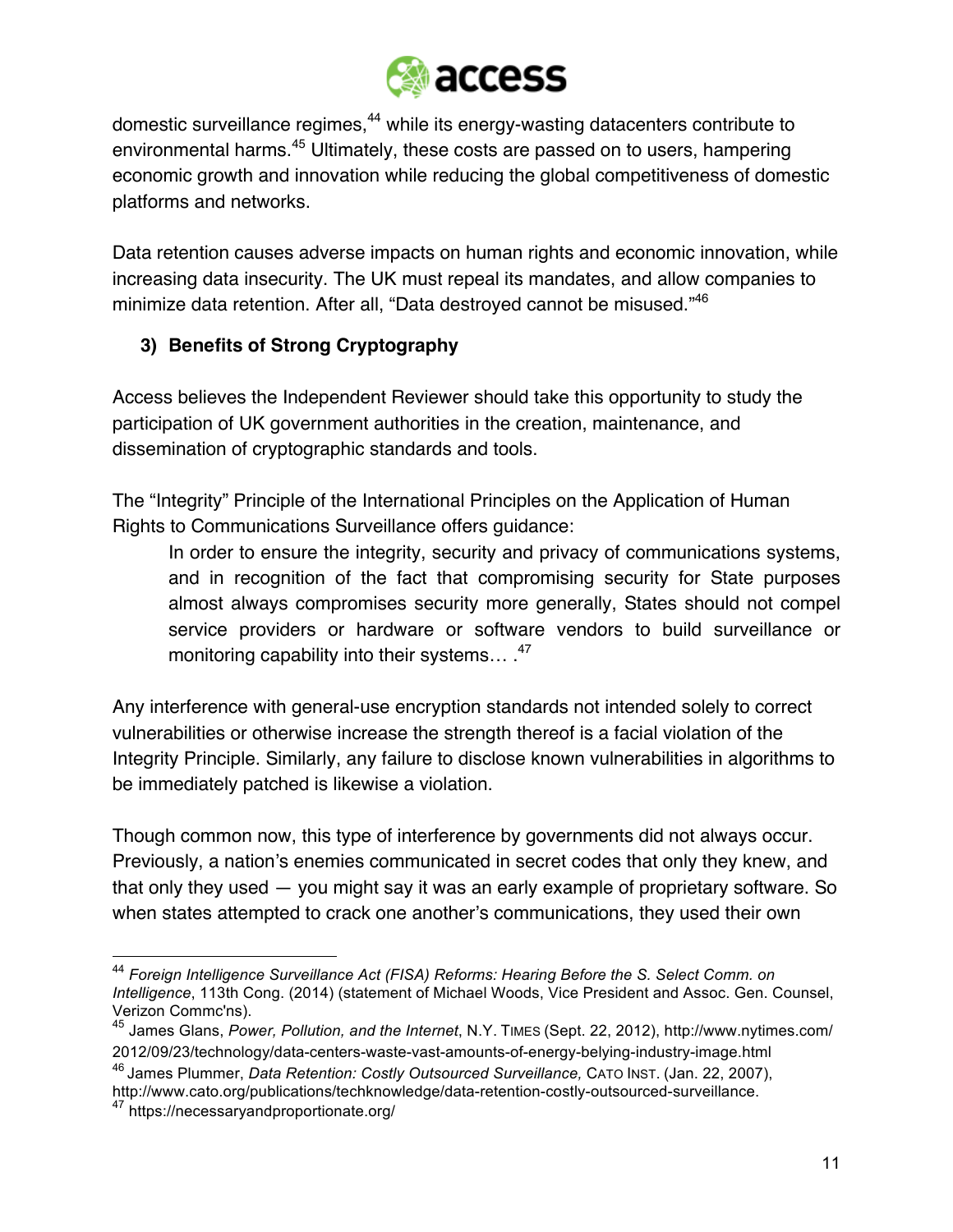

cryptographic experts who worked to crack the code of their enemies, but did not interfere with communications of the general public.

However, today, encrypted digital communications are typically built upon the same open protocols, whether they are sent by an intelligence agency, a major corporation, or an ordinary user. Vulnerabilities in the security of one of these standards exposes all other stakeholders using the same protocol. In this way, weaknesses in encryption algorithms are akin to "back doors" into software, programs, and databases. The problem is, even if you trust without reservation the entity building that back door for its own use, these doors are also exploitable by other actors, be it overreaching governments, authoritarian regimes, or unaffiliated bad actors.

Encryption algorithms form the foundation of a secure internet, which in turn is the basis for personal communications and social networking, e-commerce and banking, news consumption, academic research, and just about every other major use of the internet. It is therefore important to make sure that they are as strong and secure as possible.

The UK should ensure that there is separation between entities developing cryptographic standards, and those empowered with the mandate to uncover threats to national security. In short, keep your lock-makers away from your lock-breakers.<sup>48</sup> To this point, Access organized a recent coalition letter signed by 30 companies and organizations and 5 noted technical experts, including Eleanor Saitta and Jacob Appelbaum.<sup>49</sup> The missive specifically explained that governments should empower a civilian agency to perform the "information assurance" functions, of helping to defend information systems, rather than leaving the lock-breakers in charge.<sup>50</sup>

Any country that works on information assurance should empower such an agency and keep it independent from any other agency that serves any surveillance function. The independent agency should receive its own adequate funding and resources. In addition, the agency should be empowered with sufficient technical expertise to allow it to operate on its own discretion rather than depending on other experts, like a life preserver, in order to serve its established function. Until governments institute changes like these, it is unlikely that users will be able to fully trust much of the internet's infrastructure, and or feel truly secure in the privacy of their personal transactions.

 <sup>48</sup> See https://www.accessnow.org/blog/2014/09/18/virtual-integrity-the-importance-of-building-strongcryptographic-standards for recommendations to US government authorities regarding cryptographic standards and safeguards.

<sup>49</sup> https://www.accessnow.org/page/-/Veto-CISA-Coalition-Ltr.pdf

<sup>&</sup>lt;sup>50</sup> See https://www.accessnow.org/blog/2014/04/21/access-and-partners-call-on-nist-to-strengthencryptography-standards